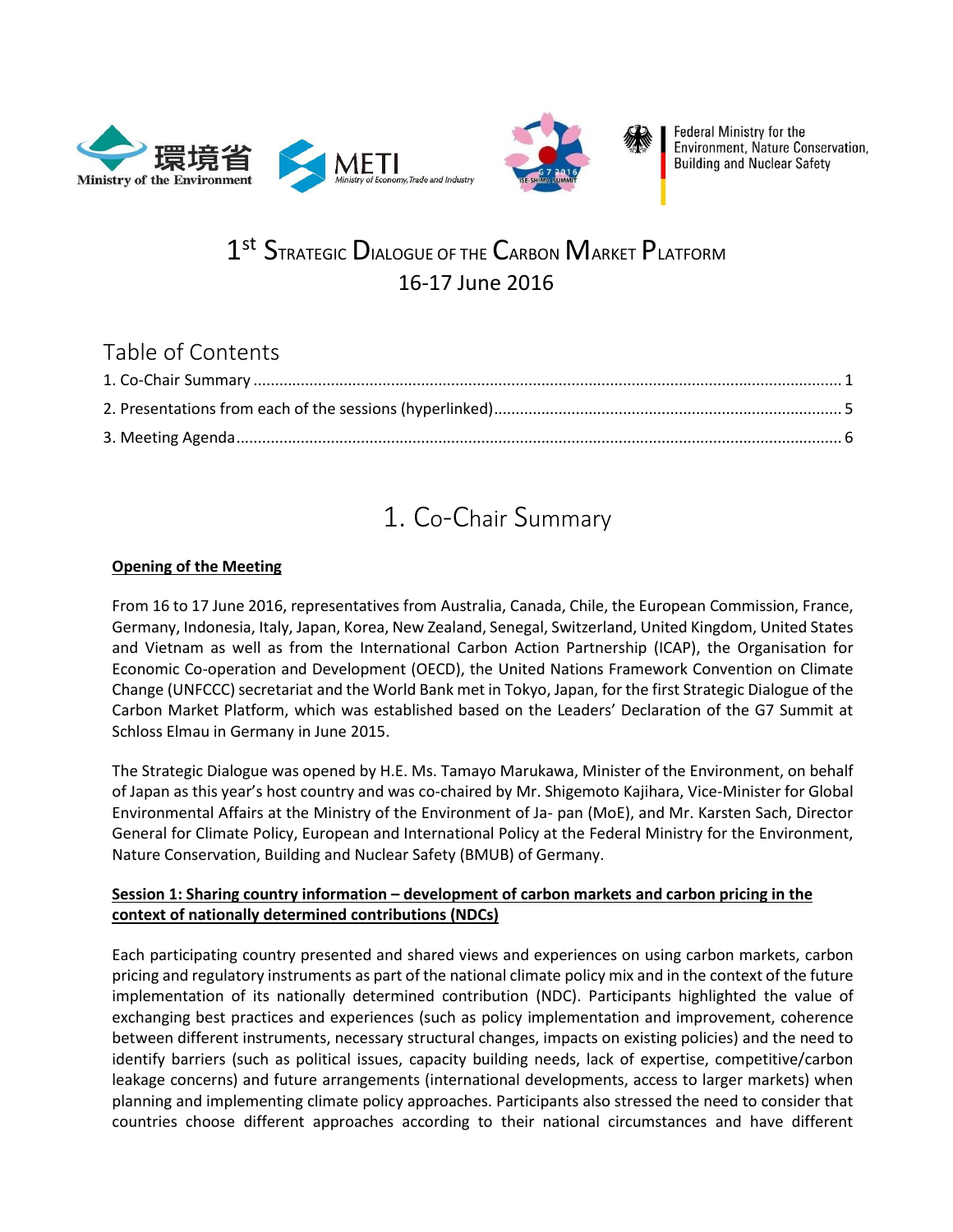contingencies and expertise.

Further specific points mentioned and addressed were the following:

- Relationships between domestic and international measures as well as national and sub- national measures, and forms of international cooperation (i.e. bilateral and multilateral);
- Possible ways for achieving emission reduction targets through better designing and implementing policy measures including carbon markets, carbon pricing and regulatory instruments;
- Effective usage of carbon tax and ETS revenues and relationship between carbon tax and other taxes;
- Imbalance of supply and demand in carbon markets, absence of a global carbon price, economic impacts and industrial competitiveness;
- International linkage of ETSs, introduction of floor prices on carbon;
- Need for aligning various climate policies such as pricing/market instruments and regulatory measures;
- Importance on engaging business and industrial sectors;
- Predictability of climate policy.

It was noted that this type of information sharing within the Platform could be important for implementing national policies for achieving emission reductions effectively. As it is intended to extend the participation in the Platform to further countries, while ensuring efficient information sharing and avoiding duplications with the UNFCCC negotiation process, invitation of few more countries to join the dialogue was proposed.

### **Session 2: Potential for international cooperation under Article 6 of the Paris Agreement**

The session started with two keynote presentations by the World Bank and the UNFCCC secretariat. The World Bank presented key characteristics of Article 6.2 and 6.4 of the Paris Agreement and efforts of the World Bank Group on carbon pricing and markets. The presentation highlighted that the World Bank Group can play a key role not only to mobilize support by scaling up finance, but also to provide technical and knowledge support for countries' market readiness. The presentation also explained the different World Bank carbon pricing initiatives such as the Carbon Pricing Leadership Coalition (CPLC), the Partnership for Market Readiness (PMR), the Transformative Carbon Asset Facility (TCAF), and the Networked Carbon Markets Initiative (NCMI) and drew conclusions regarding their contribution to operationalizing Article 6. The Carbon Market Platform was seen as complementary to these initiatives.

The presentation by the UNFCCC secretariat summarized implications of Article 6 of the Paris Agreement which provides countries with opportunities to use internationally transferred mitigation outcomes (ITMOs) and UN-backed credits to achieve their NDCs. It was mentioned that it is necessary to get some clarity on the needs and expected use of carbon markets and to determine which issues should be addressed in the proper negotiations and which issues in the margins (i.e. through international and expert level dialogues).

After the presentations, participants discussed how the Platform could facilitate international cooperation for implementation of market mechanisms to support environmentally sound and cost-effective mitigation outcomes and potentially complementing the process under the UN- FCCC. Possible linkages between the initiatives by international organizations and the UNFCCC process were perceived. It was pointed out that format and level of cooperation depend on the stage countries are in, diversity of international cooperation has to be ensured (bilateral and multilateral cooperation, government-to-government actions) and pros and cons of different kinds of cooperation need to be revealed, including non-market approaches. It was also pointed out that there were crosscutting issues on the use of market mechanisms not only regarding technical matters such as avoidance of double-counting, which may be discussed at expert level, but also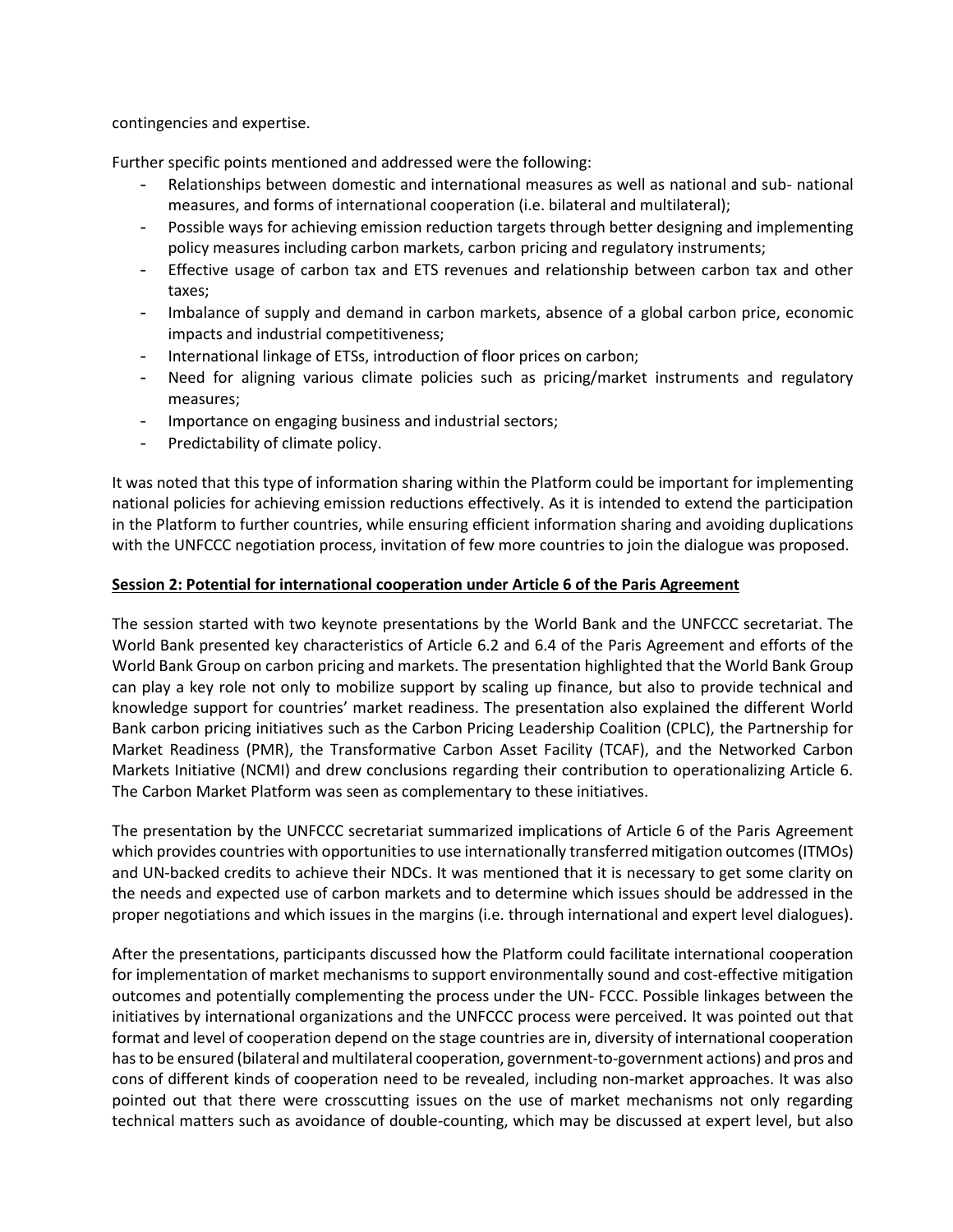politically important key points and questions (environmental integrity, transparency, ambition raising, sustainable development) , which the Platform should discuss. Sharing experiences on international cooperation was seen as very helpful (different kinds of ETS linking, bilateral mechanisms) and it was mentioned that it could be important to look at other mechanisms to learn about their successes and challenges in order to build a new better mechanism.

### **Session 3: Toward an effective international architecture for carbon markets: key issues**

The session started with two keynote presentations by the OECD and ICAP. The OECD presented lessons learned from OECD-IEA engagement on carbon market issues, finishing with a re- flection on the complexity with regard to designing effective carbon markets in the future under the Paris Agreement. The presentation also raised the question on how to best accommodate flexibility, diversity, environmental integrity, and simplicity in rules and procedures. Some countries also saw the necessity for simplicity of guidelines and rules stressed by the OECD. The issues and challenges for linking of different market mechanisms such as compliance and environmental integrity were also raised.

The ICAP presented its views on successful linking of ETS highlighting the importance of joint leaderships among schemes and creation of mutual trust and understanding. The ICAP also mentioned challenges regarding robust accounting under the Paris Agreement as different capabilities of countries need to be taken into account, whereby the international accounting for linked ETS would be comparatively easy.

Participants exchanged their views on the elements necessary for effective international architecture for carbon markets, while emphasizing the complexity of issues and trust in the environmental outcome is key. Various ideas such as sharing of experience, developing standards, and exploring cooperation were proposed by countries as possible areas of work of the Platform. Some countries pointed out that the Platform can facilitate the development and implementation of carbon markets.

Some countries proposed to consider what kind of standards will be necessary for Article 6 under the Paris Agreement. It was also noted that discussions on the framework for various approaches (FVA), non-market approaches (NMA) and a new market-based mechanism (NMM) in the past should be utilized for future discussions on Article 6.

Participants recognized that the Platform should set an example for tangible measures in order to ensure environmental integrity, sustainable development and transparency while the international rules for accounting need to be addressed. In this regard, participants highlighted the Joint Crediting Mechanism (JCM) as an example for a bilateral approach under Article 6.2.

### **Session 4: Summary of the 1st Strategic Dialogue discussions and the way forward**

The session summarized the main issues of the discussions at the Strategic Dialogue and set out the way forward. In order to foster robust and sustainable development of carbon markets inter- nationally, it was highlighted that the Platform can play a significant role in creating a bridge between technical and political issues and spreading political messages, facilitating robust NDC implementation, supporting and accelerating the UNFCCC process and guiding the technical level, while avoiding duplication of other existing initiatives and the UNFCCC negotiations and taking into account national preferences and circumstances. The Platform could also assume an active outreach role in providing countries with useful information and experience on efficient climate policies. Value was also seen in sharing experiences and options with regard to private sector involvement.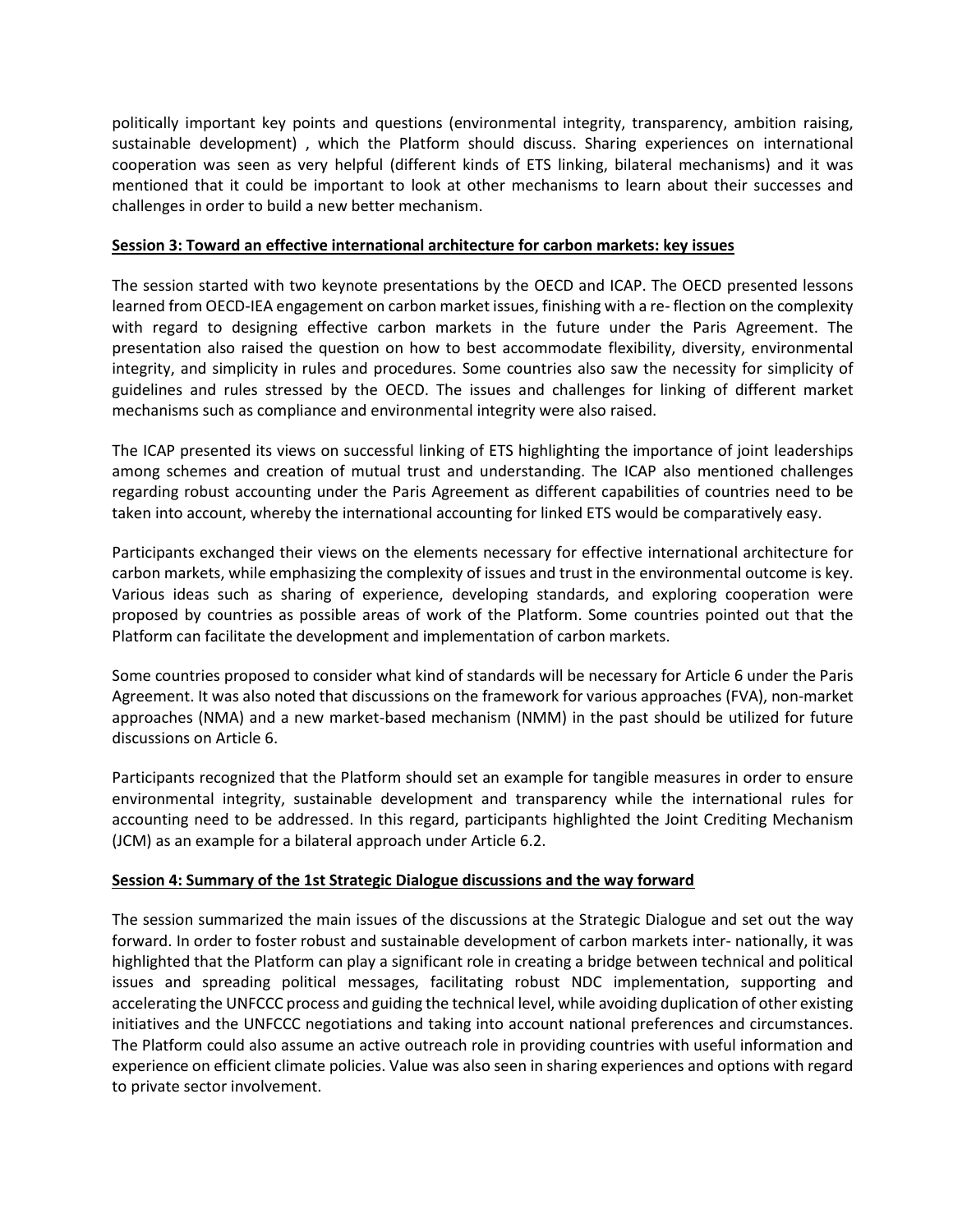Although rules, standards and procedures are developed by the UNFCCC process, participants recognized that the Platform was able to contribute to the outcomes under the process by sharing common views on necessary elements and clarifying which issues should be addressed through cooperation or which in the UNFCCC process. Participants shared the future schedule of existing initiatives such as Asia Pacific Carbon Market Roundtable and Ministerial Declaration on Carbon Markets. It was noted that each initiative should not duplicate activities in the future.

It was highlighted that continuous dialogue that will engage policymakers at the Director- General level is essential in order to obtain high-level guidance on technical issues. In this regard, the second Strategic Dialogue will be held in Italy in 2017, co-chaired by Italy and Germany. The participants noted that a side event during COP22 in Marrakesh, Morocco, will be the good opportunity to outreach the role and value of the Carbon Market Platform.

A scoping paper will be circulated at the beginning of October and participating countries will be asked to send comments in the course of the month, aiming at having a final version right before COP22. This scoping paper will cover existing carbon pricing and market initiatives and their specific role and function, the role of the Platform and possible interactions with other initiatives, as well as analysis on how to build on existing preliminary work and to use countries' existing experience. Moreover, the scoping paper will encompass a specific work stream on the different cooperative approaches countries may choose, including reflections on basic principles that could facilitate such approaches. A second work stream will look at options and ways to support the UNFCCC's work on Article 6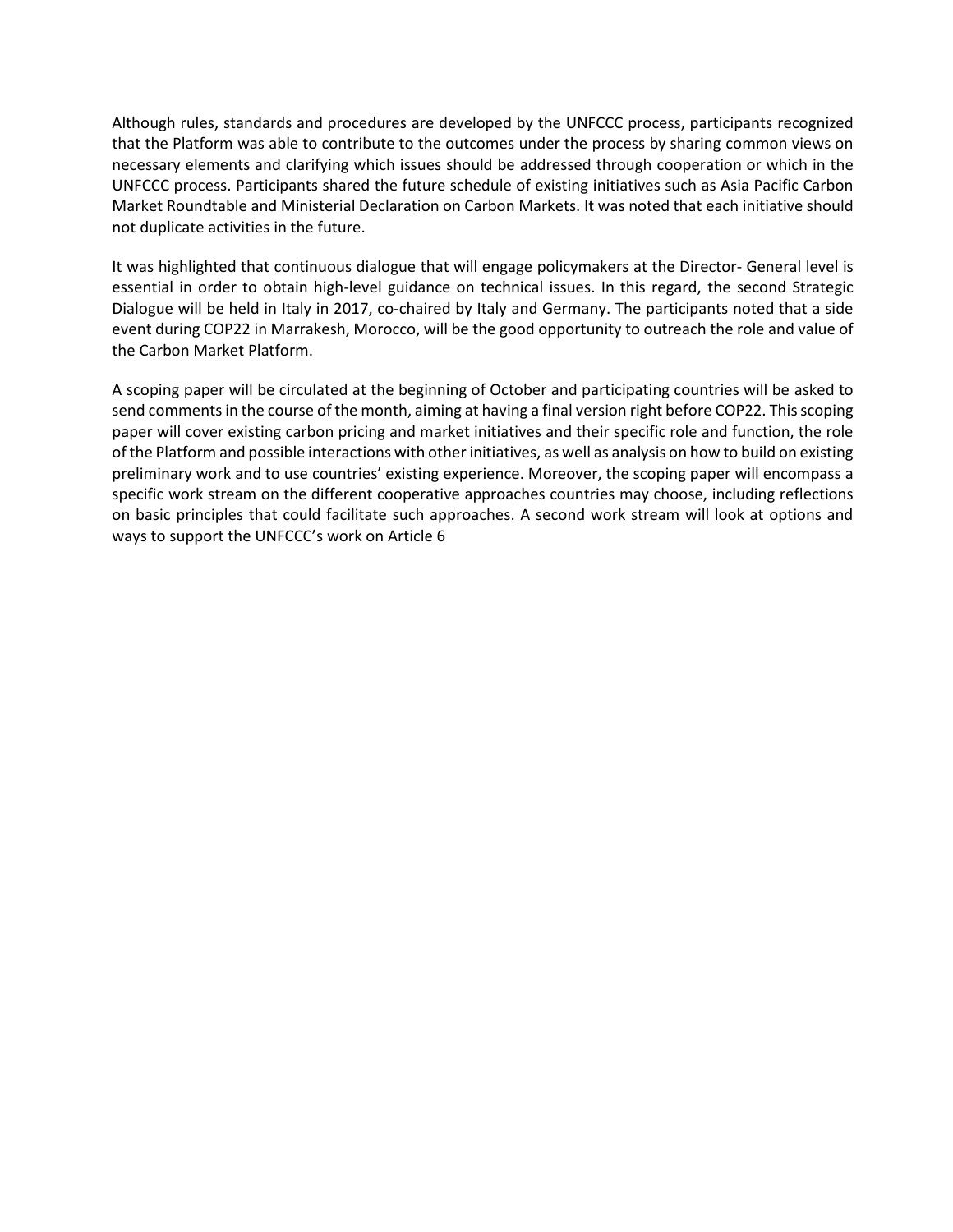# <span id="page-4-0"></span>2. Presentations from each of the sessions (hyperlinked)

### **Session 1:**

• [Role of carbon pricing in achieving NDC](https://www.slideshare.net/OECD_ENV/role-of-carbon-pricing-in-achieving-ndc-objectives-canadas-perspective-lynda-danquah-canada) objectives: Canada's perspective, Lynda Danquah - Canada

### **Session 2:**

- [Discovering options for cooperative](https://www.slideshare.net/OECD_ENV/discovering-options-for-cooperative-approaches-and-itmos-under-pa-dr-venkata-putti-world-bank-group) approaches and ITMOs under PA, Dr. Venkata Putti World Bank Group
- [The Paris Agreement Implications for markets and pricing,](https://www.slideshare.net/OECD_ENV/the-paris-agreement-implications-for-markets-and-pricing-conor-barry-unfccc) Conor Barry UNFCCC

### **Session 3:**

- [Toward international architecture for carbon markets,](https://www.slideshare.net/OECD_ENV/toward-international-architecture-for-carbon-markets-richard-baron-oecd) Richard Baron OECD
- [ICAP Input to Session 3,](https://www.slideshare.net/OECD_ENV/icap-input-to-session-3-dr-constanze-haug-icap) Dr. Constanze Haug ICAP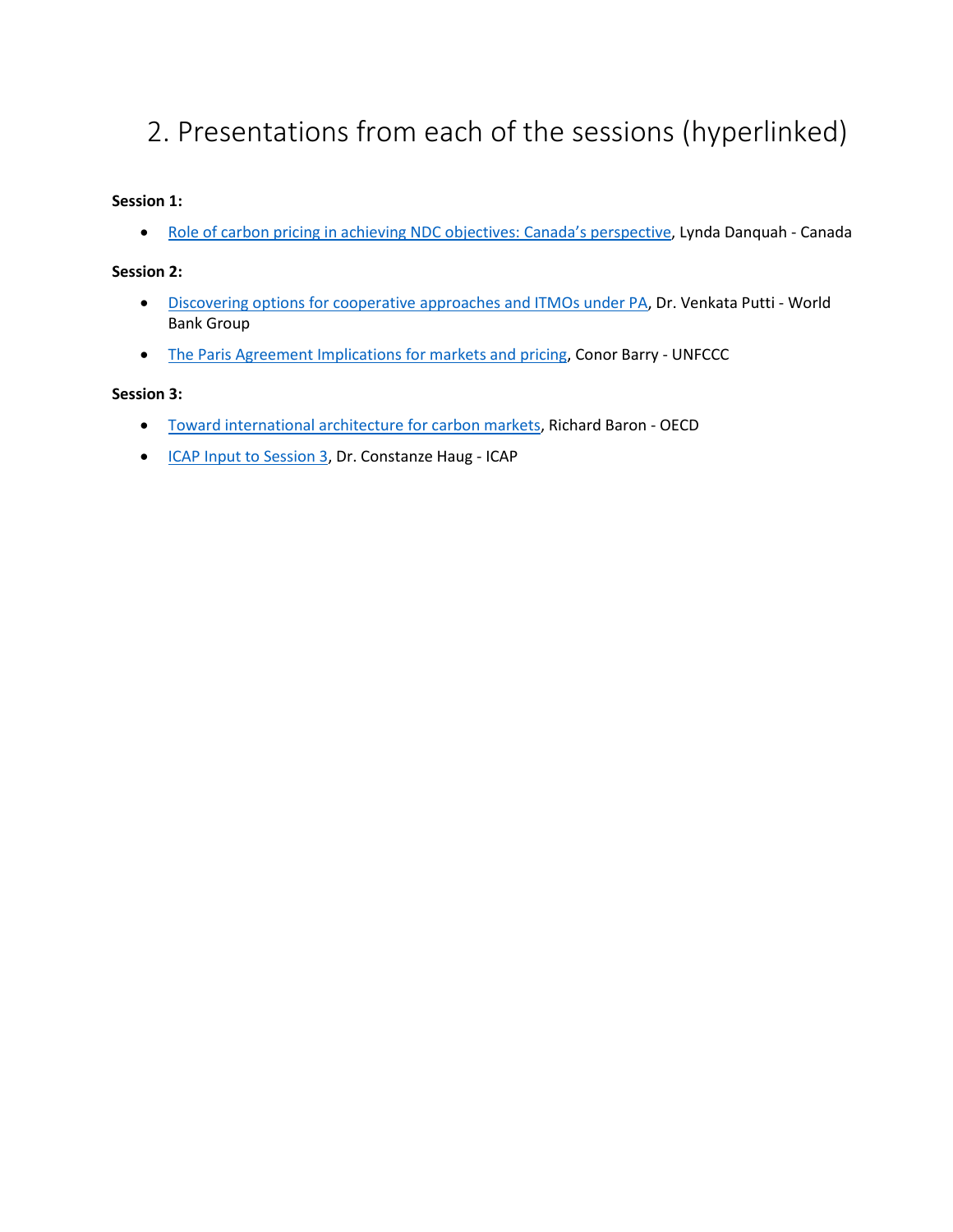# 3. Meeting Agenda

## **Carbon Market Platform Strategic Dialogue 2016 16-17 June 2016 Dai-Ichi Hotel Tokyo, Room "LA ROSE II" (5th floor) Agenda**

<span id="page-5-0"></span>DAY<sub>1</sub>

| $8.30$ a.m. $-9.00$ a.m.   | <b>Registration &amp; welcome coffee</b>                                                                                                  |
|----------------------------|-------------------------------------------------------------------------------------------------------------------------------------------|
| $9.00$ a.m. $-9.10$ a.m.   | <b>Welcoming remarks</b>                                                                                                                  |
|                            | $ $ by Tamayo Marukawa, Minister of the Environment, Japan                                                                                |
| $9.10 a.m. - 9.20 a.m.$    | Opening remarks and introduction to the 1 <sup>st</sup> Strategic Dialogue                                                                |
|                            | by Co-Chairs                                                                                                                              |
|                            | Shigemoto Kajihara, Vice-Minister for Global Environmental Affairs (MoE)                                                                  |
|                            | Karsten Sach, DG Climate Policy, European and International Policy (BMUB)                                                                 |
| $9.20$ a.m. $-11.00$ a.m.  | Session 1                                                                                                                                 |
| $(100 \text{ mins})$       | Sharing country information - development of carbon markets and carbon                                                                    |
|                            | pricing in the context of nationally determined contributions (NDCs)                                                                      |
|                            | Part 1                                                                                                                                    |
|                            | Chaired by Germany                                                                                                                        |
|                            | Short remarks/presentations by Japan, Vietnam, Indonesia, Korea, United                                                                   |
|                            | States, Canada (max. 5 minutes per country), followed by Q&A and discussions.                                                             |
| $11.00$ a.m. $-11.30$ a.m. | Coffee break                                                                                                                              |
| 11.30 a.m. - 1.00 p.m.     | Part 2                                                                                                                                    |
| $(90 \text{ mins})$        | Chaired by Japan                                                                                                                          |
|                            | Short remarks/presentations by EU (possibly added by Italy, France, UK, Neth-                                                             |
|                            | erlands, Germany), Switzerland, Senegal, Australia, New Zealand, Chile (max. 5<br>minutes per country), followed by Q&A and discussions.  |
|                            | <b>Questions for discussion:</b>                                                                                                          |
|                            | What is your country's experience with carbon markets/pricing and regula-<br>$\bullet$<br>tory instruments as effective climate policies? |
|                            | What role will carbon markets/pricing and regulatory instruments play in<br>the implementation of NDCs?                                   |
|                            | Which factors can support or impede the development and<br>implementation of carbon markets/pricing and regulatory instruments?           |
| 1.00 p.m. $- 2.00$ p.m.    | Lunch break                                                                                                                               |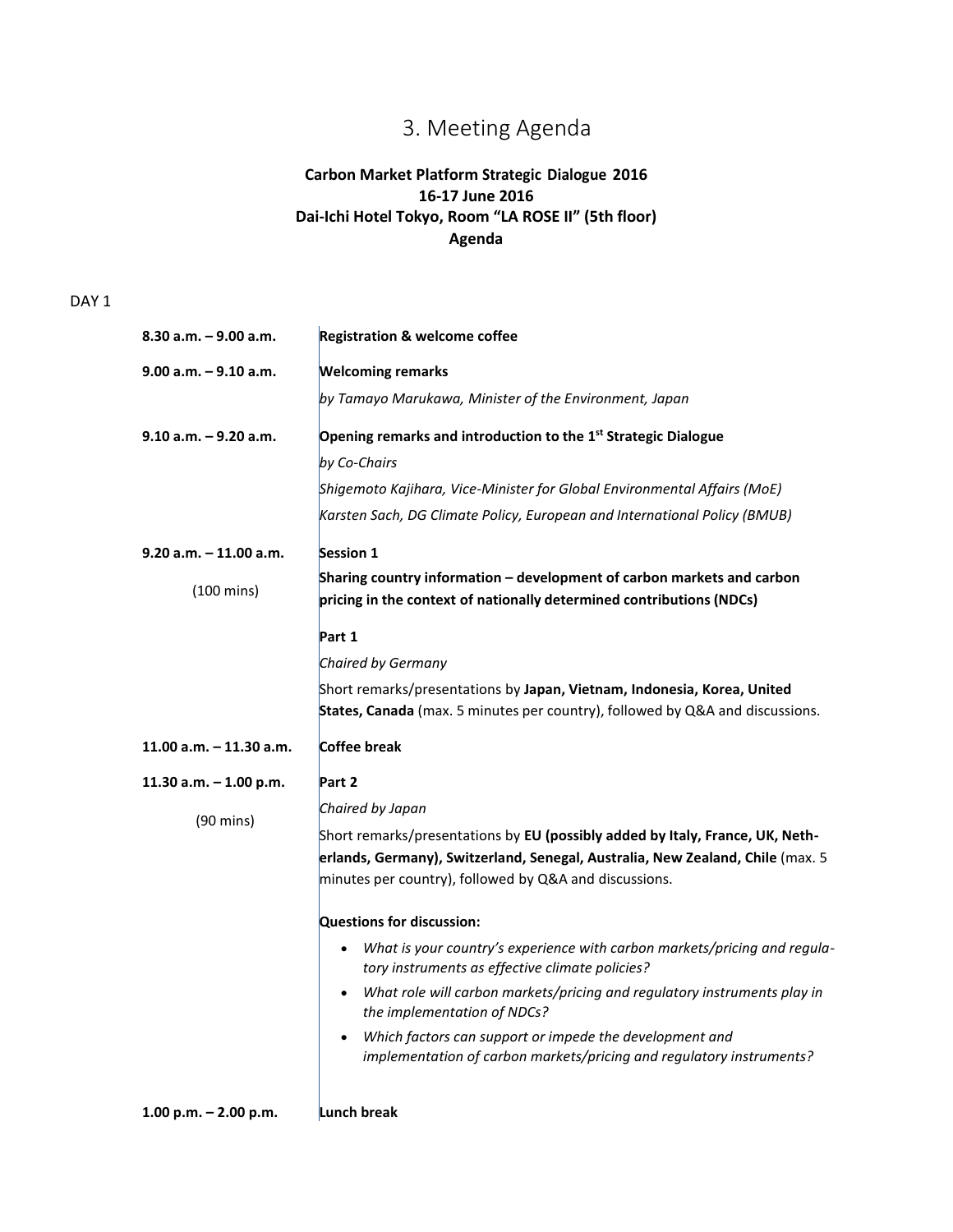| $2.00$ p.m. $-5.00$ p.m.         | Session 2                                                                                                                                                                                                         |
|----------------------------------|-------------------------------------------------------------------------------------------------------------------------------------------------------------------------------------------------------------------|
|                                  | Potential for international cooperation under Article 6 of the Paris Agree- ment                                                                                                                                  |
| (180 mins) Incl. coffee<br>break | Chaired by Germany                                                                                                                                                                                                |
|                                  | Lead presentations by the World Bank and UNFCCC, followed by Q&A and<br>discussions.                                                                                                                              |
|                                  | Questions for discussion:                                                                                                                                                                                         |
|                                  | What kind of international cooperation is under consideration in your coun-<br>try? What specific activities would you consider suited for international co-<br>operation under Article 6 of the Paris Agreement? |
|                                  | What could be the potential role of groups of countries in the context<br>of ETSs and crediting mechanisms?                                                                                                       |
|                                  | What can be identified as "cross-cutting" issues among different types<br>of approaches in relation to the use of carbon market?                                                                                  |
|                                  | How can the Carbon Market Platform contribute to the development of<br>$\bullet$<br>in-ternational cooperation in line with the UNFCCC?                                                                           |
|                                  | Incl. coffee break                                                                                                                                                                                                |
| 5.00 p.m.                        | End                                                                                                                                                                                                               |

## DAY<sub>2</sub>

| $8.30$ a.m. $-8.45$ a.m.  | Report of the outcome of the first day                                                                                                     |
|---------------------------|--------------------------------------------------------------------------------------------------------------------------------------------|
|                           | Chaired by Germany                                                                                                                         |
| $8.45$ a.m. $-10.45$ a.m. | <b>Session 3</b>                                                                                                                           |
| (120 mins)                | Toward an effective international architecture for carbon markets: key issues                                                              |
|                           | Chaired by Germany                                                                                                                         |
|                           | Lead presentations by OECD and ICAP, followed by Q&A and<br>discussions.                                                                   |
|                           | Questions for discussion:                                                                                                                  |
|                           | What are considered key issues for the functioning of carbon markets<br>inter-nationally?                                                  |
|                           | How to ensure and promote environmental integrity, transparency and<br>$\bullet$<br>sus-tainable development in the use of carbon markets? |
|                           | What can robust accounting cover, including for the prevention of<br>$\bullet$<br>double-counting?                                         |
|                           | How can the Carbon Market Platform contribute to moving forward<br>$\bullet$<br>onthese issues?                                            |
| 10.45 $a.m. - 11.15 a.m.$ | Coffee break                                                                                                                               |